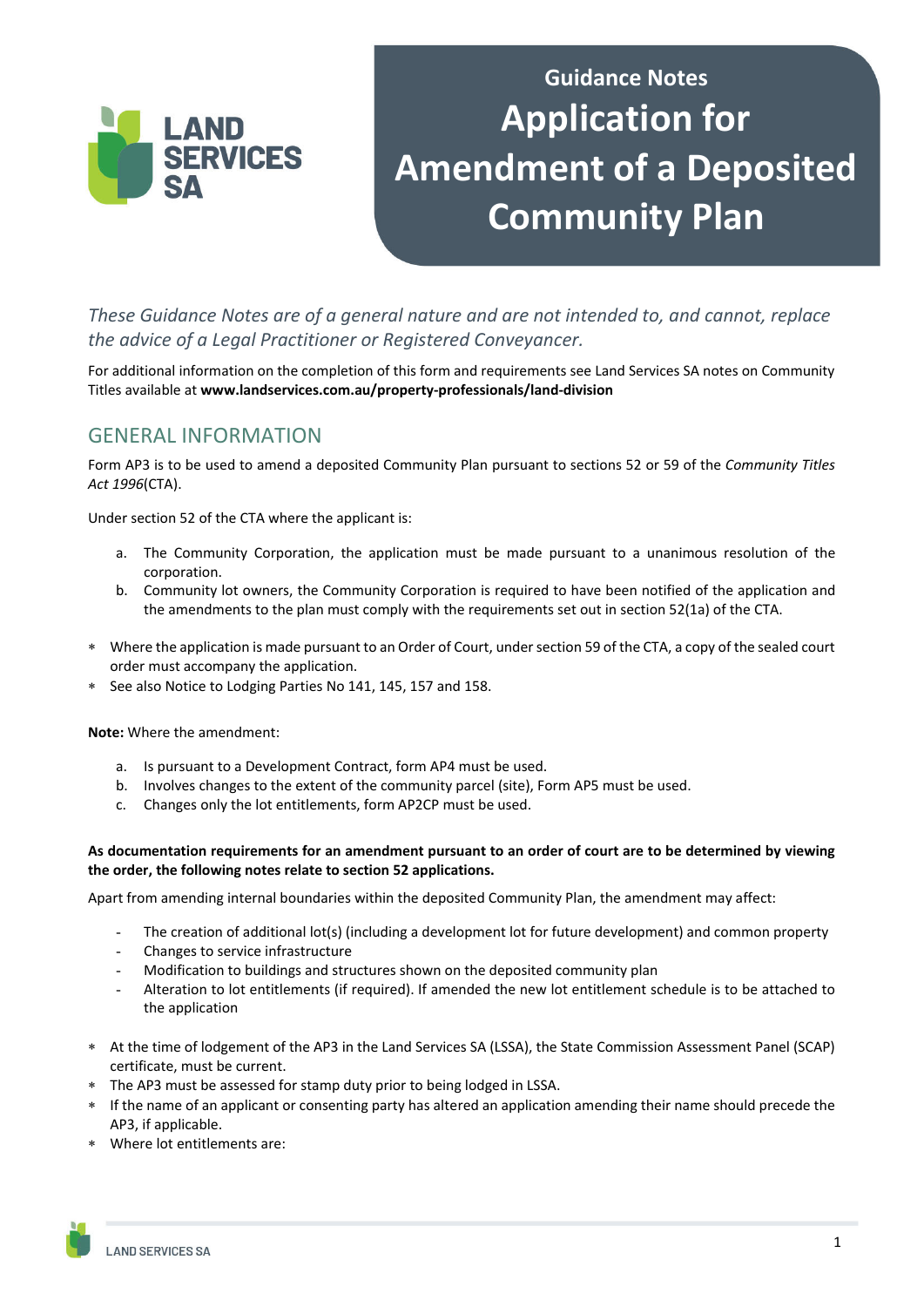- a. To be changed a new lot entitlement sheet certified by the land valuer must be lodged with the AP3. The land valuer is to insert the community plan number on the lot entitlement sheet. The lot entitlement sheet is available on LTO Forms.
- b. Not to be changed, a certification from a land valuer prepared in accordance with Form No. 3 of the Community Titles Regulations is to be attached to the AP3. Refer to Notice to lodging Parties No. 158.
- If a lot's lot entitlement changes by more than + 10% of the proportion of the aggregate of the lot entitlements for the plan. A copy of the unanimous resolution, being a copy of the minutes, certified by an officer of the Community Corporation must be attached to the AP3. The form of certification is:

*"This is a copy of the resolution of the corporation referred to in the attached application.*

*…………………………………………*

*[Signature of officer of the Community Corporation]"*

- Each page must be numbered consecutively, e.g. 1 of 10, 2 of 10.
- All handwriting must be in permanent, dense, rapid drying black or blue ink.
- Each page must be printed double-sided, where possible.

## Heading

Delete the inapplicable section number. Insert the amended community plan number and development number.

## Land Description

Include reference to all titles (e.g. Whole of the land in CT Volume … Folio….) affected by the amendment this includes:

- The parcels in the community plan affected by the amendment.
- Land affected by the creation, variation, extinguishment of a right of way or easement.
- Land affected by any additional encroachments.

## Applicants

Insert the full name and address of the applicants.

If the applicant is the Community Corporation, any change of address of the corporation must be authorised by the local council either by inclusion in the SCAP certificate or by letter attached to the AP3 signed by an authorised officer of the council.

#### Application to Registrar-General

- $* \ln (1)$ :
	- Insert the number of the community plan being amended
	- Strike through the inapplicable and, if required, show the relevant sheet numbers being replaced or added in the format of 3 of 4 or 5 of 10.
- If the Lot entitlements are not being changed, strike through (2).
- \* In (3), strike through the inapplicable. If (a) remains a photocopy of the existing scheme description re-endorsed by the relevant development authority (eg; LGA Council) is required. If (b) remains a form LF2 with the appropriately amended scheme description in accordance with the CTA must be lodged.
- In (5), (a) is to be retained if the applicant is the Community Corporation and (b) to be retained if the applicants are Community Lot owners.
- If an application is made pursuant to an Order of Court, cross through (5) and complete the relevant information in (6)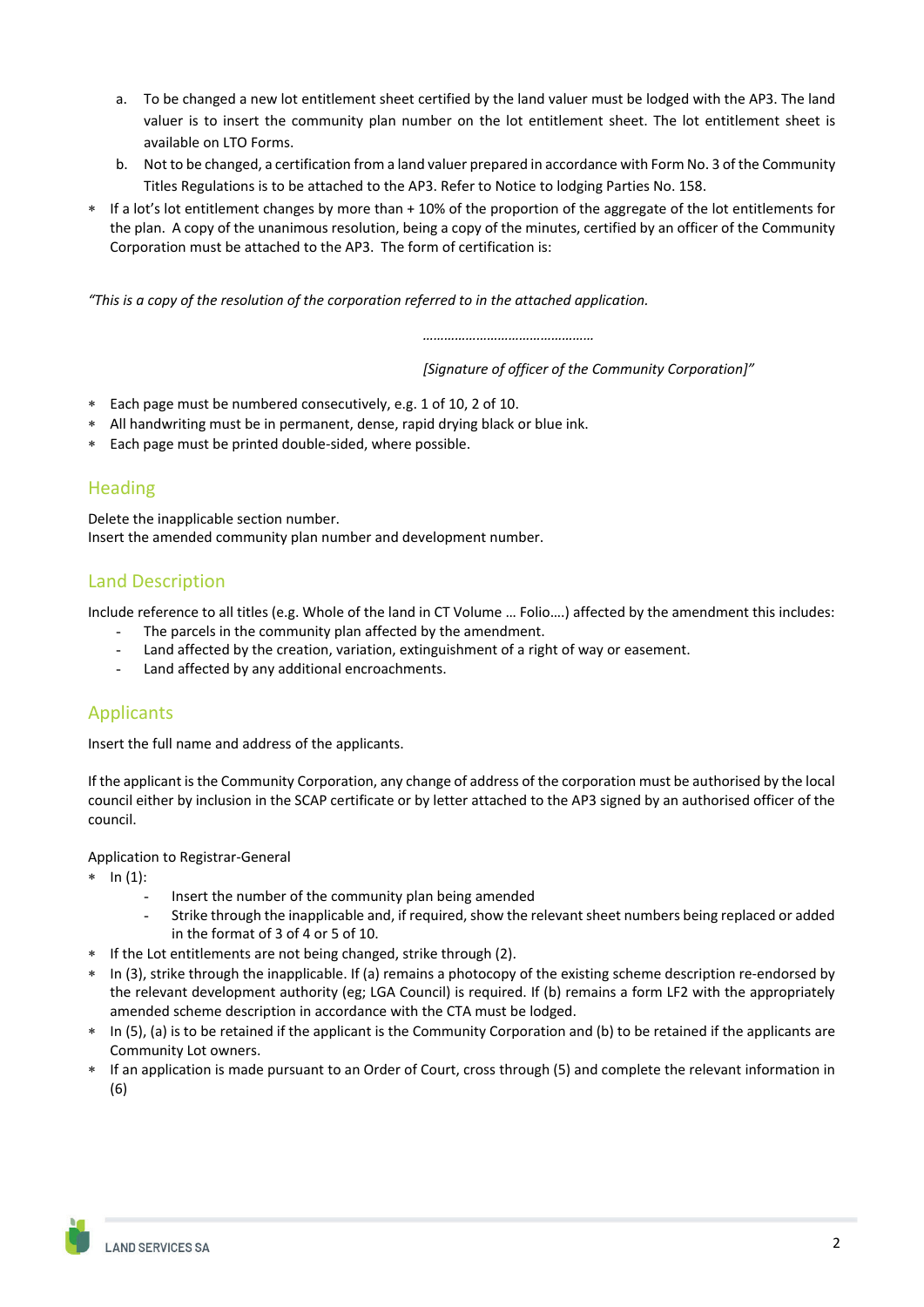# Schedule of Mode of Issue

The Mode of Issue is to show the details for all of the new titles to be issued as a result of the amendment. This includes titles issuing for affected lots in the community plan, Common Property, Certificates of Title affected by any additional encroachment or affected by the creation, variation or extinguishment of an easement and Easement in Gross.

#### *Parcel Identifier/CT reference*

Insert the land description for all new titles being issued e.g. 1, Common Property, CT 5678/23.

#### *Full name, address and mode of holding*

Show the full name, address and mode of holding (if required) of the proprietor(s) for the titles to be issued

#### *Estates or Interests*

State all of the registered interests against the affected parcel after registration of the AP3.

The registered interests must be disclosed accurately and in the required order to indicate if the estate or interest covers all or portion of the land in the resultant parcels.

For example L 5236421 (shop1 in F226425) AG 602389 of portion M 8245226

When no estates or interests exist, insert "Nil".

Note – Easements are not shown in this column

## Details of Transaction(s) (Applicant(s) Only)

Set out the actions required to affect the applicant's interest on amendment of the community plan e.g. Granting, extinguishing or variation of an easement.

Consideration/Value to be included for stamp duty purposes

## Schedule of Easements created by Amendment of a Deposited Community Plan

- Service (statutory) easements are not to be included.
- If only short form easements are to be created delete the long form statement. Similarly, if only long form easements are to be created delete the short form easement statement. If no easements are to be created strike through both.
- SHORT FORM do not express in full, as the easement set out in the accompanying plan(s) will be created by the amendment of the deposited community plan. Note: - A short form easement is one set out with the exact wording as set out in the 5th and 6th schedules of the Real Property Act 1886 (RPA).
- LONG FORM set out the right in full when no short form clause is used on the plan. (The easement note on the plan will indicate the general purpose of the easement.)

## Certificate of Consent to the Amendment of a Deposited Community Plan

- Persons who must consent include:
	- a. Registered proprietor (who is not an applicant) and interest(s) of the lots or common property affected by the amendment.
	- b. Registered proprietor(s) and registered interest(s) of any title affected by the variation/extinguishment of an easement.
	- c. Registered proprietor(s) of any title affected by an encroachment other that over land under the care and control of the local council.

í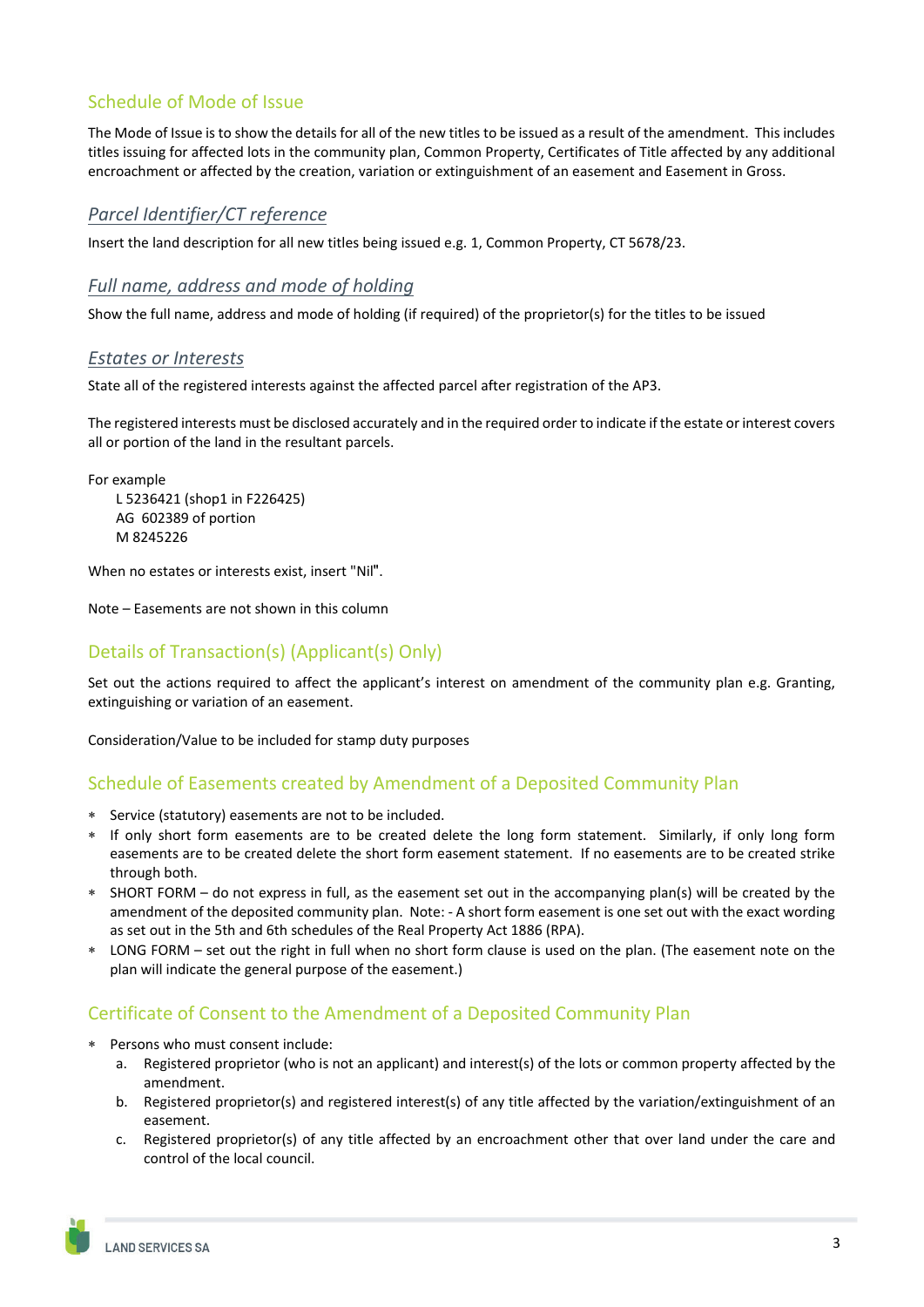- d. Registered proprietor(s), not being an applicant, and registered interest(s) of any existing lot where the relative value of their lot entitlement has changed by more than + 10%.
- If a lease is being extended, this should be defined precisely. Separate consents forms will be required from the lessee and lessor.
- See Notice to Lodging Parties (NTLP) 171 & 179 regarding deregistered encumbrancees
- See NTLP 158, 161 & 179 regarding adjustment of statutory encumbrances

#### *Consenting party*

Show consenting party's full name, including if a company their ACN or ABN, and their address.

#### *Nature of estate or interest held*

State the nature of the estate or interest held (i.e. Registered proprietor of CT, Mortgagee, party to AG... etc)

#### *Statement of Effect on estates or interests of consenting parties*

Insert Interest affected (e.g. CT 5678/23, M 34567812, L 6785892, etc.)

Show effect on the interest by selecting or striking through the statement(s) shown or if the statements do not cover the situation insert the applicable wording e.g. Amendment to Lot Entitlement for Lot 23. Note: If statutory encumbrance (e.g. Land Management Agreement) is adjusted additional certification is required. See NTLP 158.

If there is no effect insert NIL. Do not use N/A

Insert consideration/value for stamp duty purposes.

#### *Consent to amendment*

 $In (1):$ 

- Insert the number of the community plan being amended in (a).
- If there is no change to the Lot entitlements, cross through (b)

Must be dated.

# EXECUTION BY APPLICANTS AND CONSENTING PARTIES

If the party executing is the Community Corporation, the corporation is to affix their common seal in accordance with Section 73 of the CTA.

If the party executing is a natural person who is signing in his or her own right, he or she must sign his or her usual signature in the place indicated on the form. A different format must be used where a person is not signing in his or her own right (e.g. he or she is signing as attorney for the consenting party).

Pursuant to Section 267 of the RPA, the witness must be aged 18 years or over and must know the person executing personally or have satisfied him or herself as to their identity. The witness cannot be a party to the instrument. The witness must sign his or her name and print his or her full name, address and business hours telephone number legibly beneath his or her signature.

Pursuant to Section 268 of the RPA, a witness is guilty of an offence if he or she does not know the person executing the instrument personally and has no reasonable ground on which to be satisfied as to the person's identity, OR knows or has reasonable grounds for suspecting that the person signing the instrument is not a party to the instrument or does not have the authority to sign on behalf of the party.

- *Maximum Penalty ‐ \$5000 or 1 year imprisonment*.

If the party executing the Application is a body corporate it may execute in any manner permitted by law.